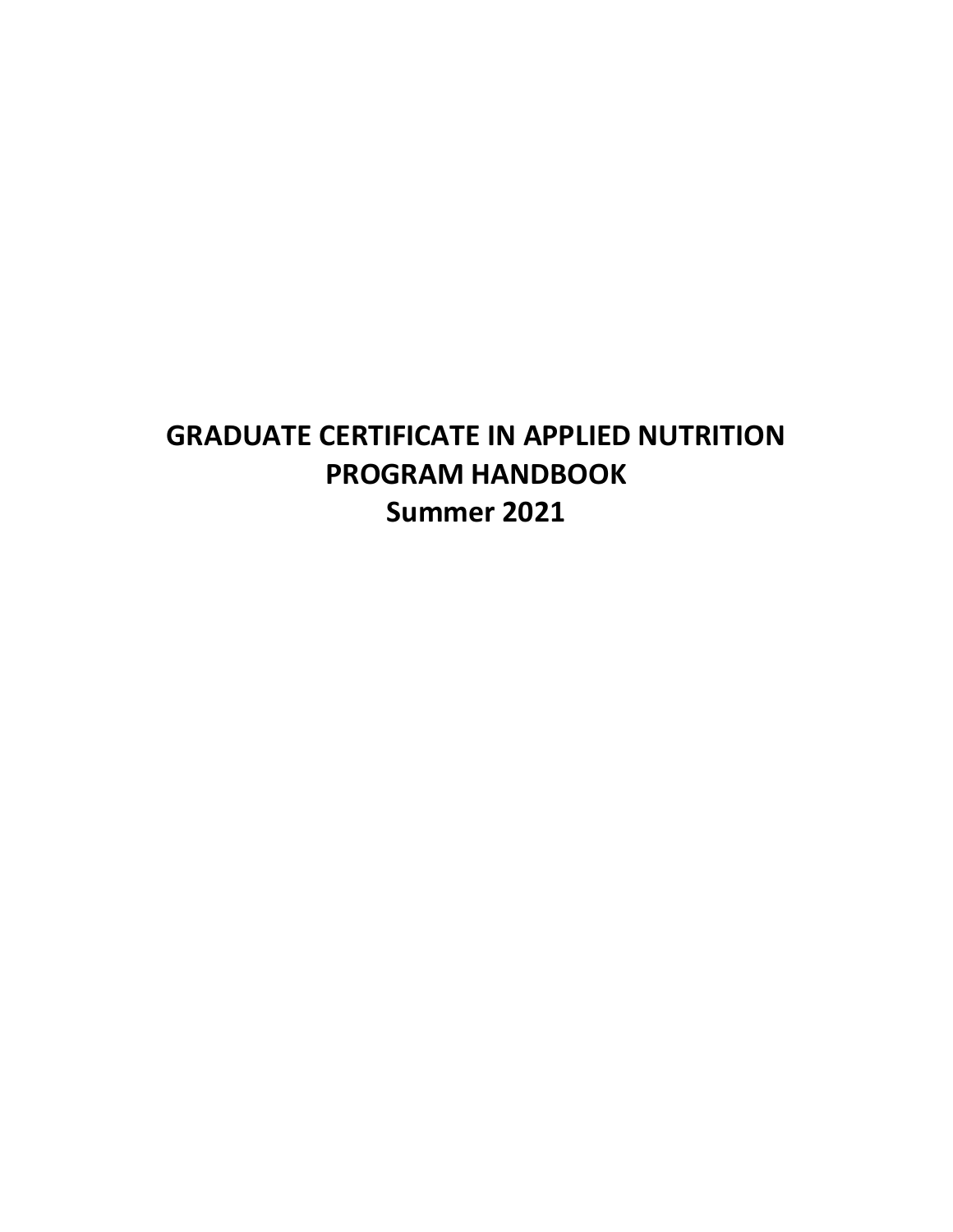# **TABLE OF CONTENTS**

## **NUTRITIONAL SCIENCES DEPARTMENT**

The Department of Nutritional Sciences leads in cutting-edge research, outstanding undergraduate and graduate programs, Cooperative Extension programs and continuing professional education that advance the discovery and translation of nutrition and physical activity in optimizing health for people in Arizona, and beyond.

#### **PROGRAM DESCRIPTION**

The Graduate Certificate in Applied Nutrition (GCAN) is a graduate certificate program in the Department of Nutritional Sciences at The University of Arizona designed to be completed in only 7 months. This 14-credit online certificate provides knowledge and skills in the area of clinical nutrition. Created to provide students with training in advanced nutritional sciences, the GCAN will prepare graduates to successfully compete for jobs in the nutrition workforce as well as enhance placement into graduate or professional training programs. The GCAN is responsive to the challenges faced by today's nutrition professionals, and provides a path to advancement outside of the traditional, research-intensive M.S. degree. This certificate may also serve to enhance the skill set of various healthcare professionals; including, but not limited to, doctors, nurses, chiropractors, medical assistants, health/wellness coaches and personal trainers. This certificate program is designed to provide new insight and skill-building activities in areas to promote positive clinical outcomes in today's health care environment, including: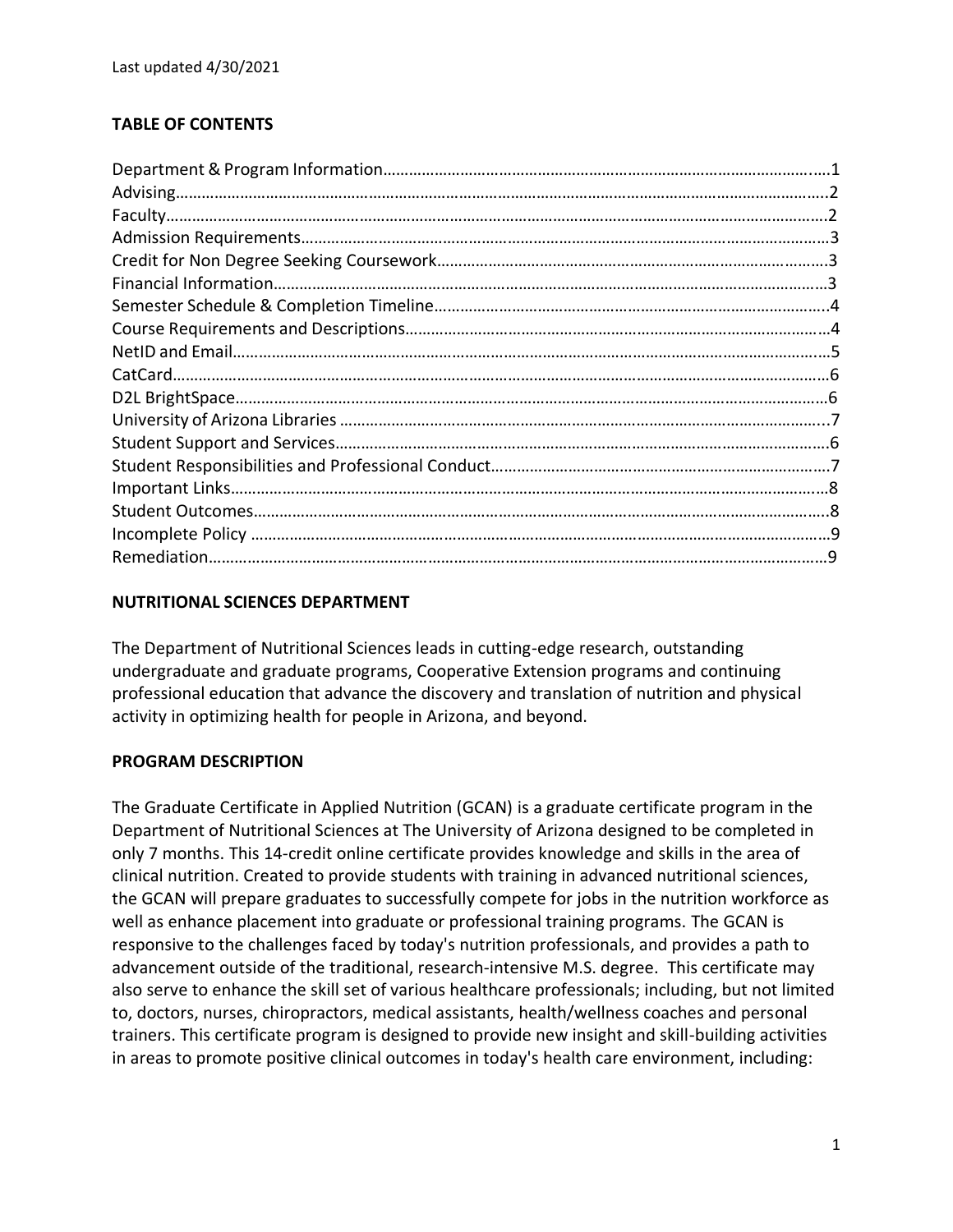- Statistical methods
- Metabolism as it applies to various clinical conditions
- Research methods in nutritional sciences
- Advanced medical nutrition therapy (MNT)
- Nutrition assessment & support
- Nutrigenomics OR Body composition

#### **ADVISING**

The program coordinator serves as advisor for students enrolled in the graduate certificate in applied nutrition program. It is recommended that you contact the program coordinator at least each semester to facilitate adequate contact regarding progress in courses, questions regarding future coursework and any other academic or personal issues.

#### **GRADUATE CERTIFICATE FACULTY**

| <b>Faculty &amp; Contact Information</b> | <b>Course(s) Taught/Program Role</b>                    |
|------------------------------------------|---------------------------------------------------------|
| Kayle Skorupski, MS, RDN-AP, CNSC,       | Program Coordinator                                     |
| <b>FAND</b>                              |                                                         |
| kayleskorupski@email.arizona.edu         |                                                         |
| Elyse Shearer, PhD, RD & Lucia           | NSC 610: Nutrition & Disease                            |
| Mosquiera, MS, RD                        | 0r                                                      |
| Imosqueira@email.arizona.edu             | NSC 542: Advanced Medical Nutrition Therapy             |
| Kyle Jones                               | NSC 501: Statistics for Applied Nutritional Sciences I  |
| kylemjones@email.arizona.edu             | NSC 502: Statistics for Applied Nutritional Sciences II |
| Vanessa da Silva, PhD, RD                | NSC 509: Advanced Nutrition Metabolism and Disease      |
| vdasilva@email.arizona.edu               |                                                         |
| Maria Plant, DCN, RD                     | NSC 519: Advanced Applied Nutritional Sciences          |
| plant@email.arizona.edu                  |                                                         |
| Amy Drescher, PhD, RDN                   | NSC 545: Body Composition                               |
| drescher@email.arizona.edu               |                                                         |
| Floyd "Ski Chilton", PhD                 | NSC 575: Nutrigenomics for the Study of Disease         |
| fchilton@email.arizona.edu               | Prevention & Intervention                               |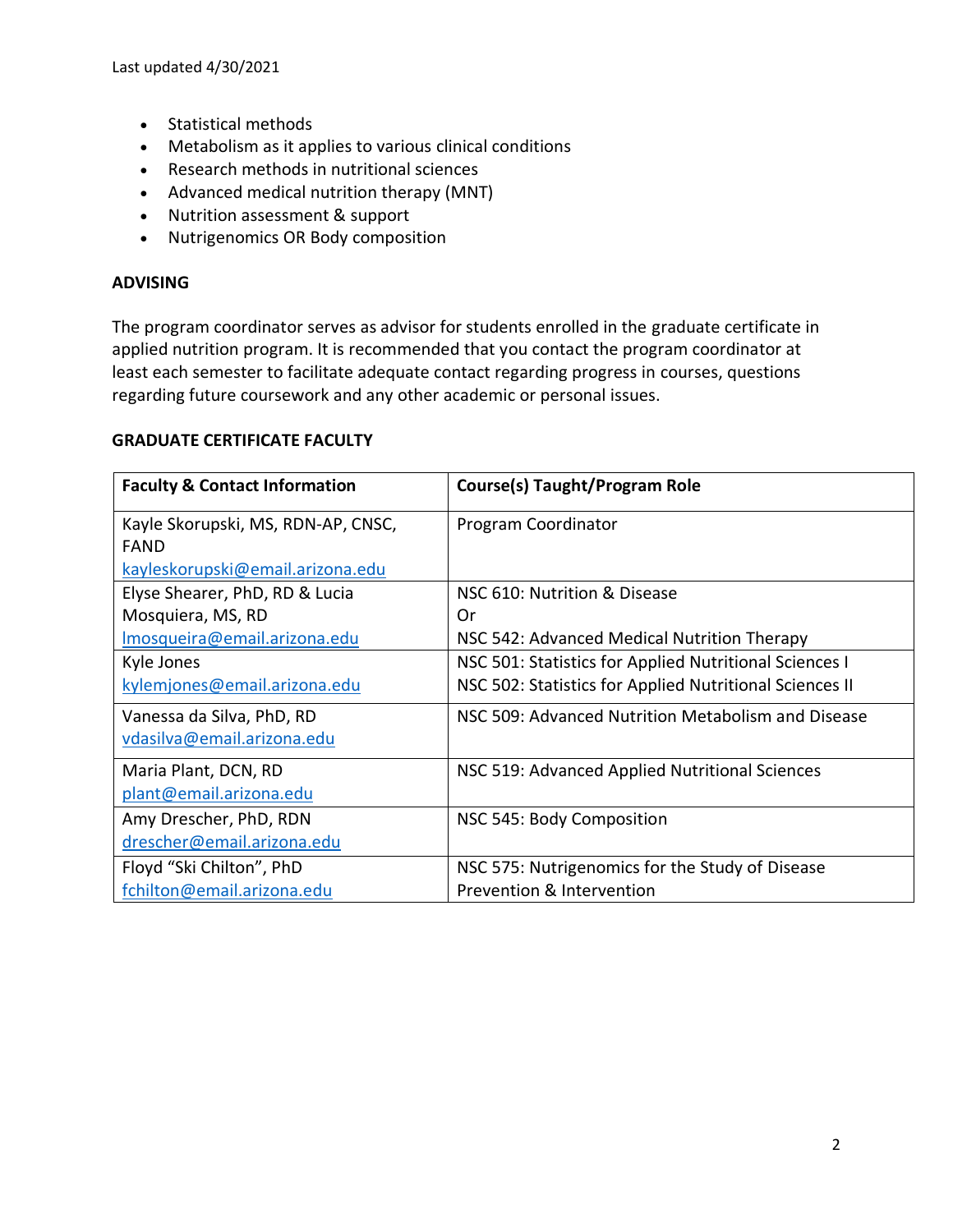Last updated 4/30/2021

## **ADMISSION REQUIREMENTS**

GCAN program applicants must meet the following minimum requirements:

- Bachelor of Science degree in Nutrition or related field from an accredited institution. A Bachelor of the Arts (B.A.) degree will be accepted in the area of Nutrition.
- Undergraduate Physiology and Biochemistry courses are prerequisites for GCAN courses.
- Minimum 3.0 GPA overall in undergraduate degree
- Additionally, because the GCAN is delivered exclusively online, the following student characteristics are essential to successfully completing the program:
	- o Self-directed, independent learner
	- o Able to manage time effectively
	- o Effective written and verbal communication
	- o Able to utilize a wide range of resources effectively

For complete application requirements and instructions on how to apply to the graduate college please visit: [https://apply.grad.arizona.edu/users/login.](https://apply.grad.arizona.edu/users/login) Students must be admitted to

## **CREDIT FOR COURSES TAKEN AS A NON-DEGREE-SEEKING STUDENT**

Domestic students may transfer up to 6 units of coursework taken as non-degree seeking students. This means that you may enroll in the required certificate courses prior to being admitted into the program. This does not mean that you may transfer other courses to count toward the certificate. The only courses taken as a non-degree seeking student that may be applied to the GCAN are NSC 501, NSC 509, NSC 519, NSC 542, NSC 545, NSC 575 or NSC 502.

International students are not permitted to enroll in online classes outside of a certificate or degree program. In other words, international students must be accepted into the certificate program prior to enrolling in online courses

#### **FINANCIAL INFORMATION**

Cost per unit for the certificate program is \$650 per unit. Currently no funding opportunities are available for this program in the form of scholarships, TA or RA positions. As a certificate program, no financial aid is available. For more information regarding financial aid eligibility please visit[: http://financialaid.arizona.edu/faq-or-dynamic/do-i-qualify](http://financialaid.arizona.edu/faq-or-dynamic/do-i-qualify)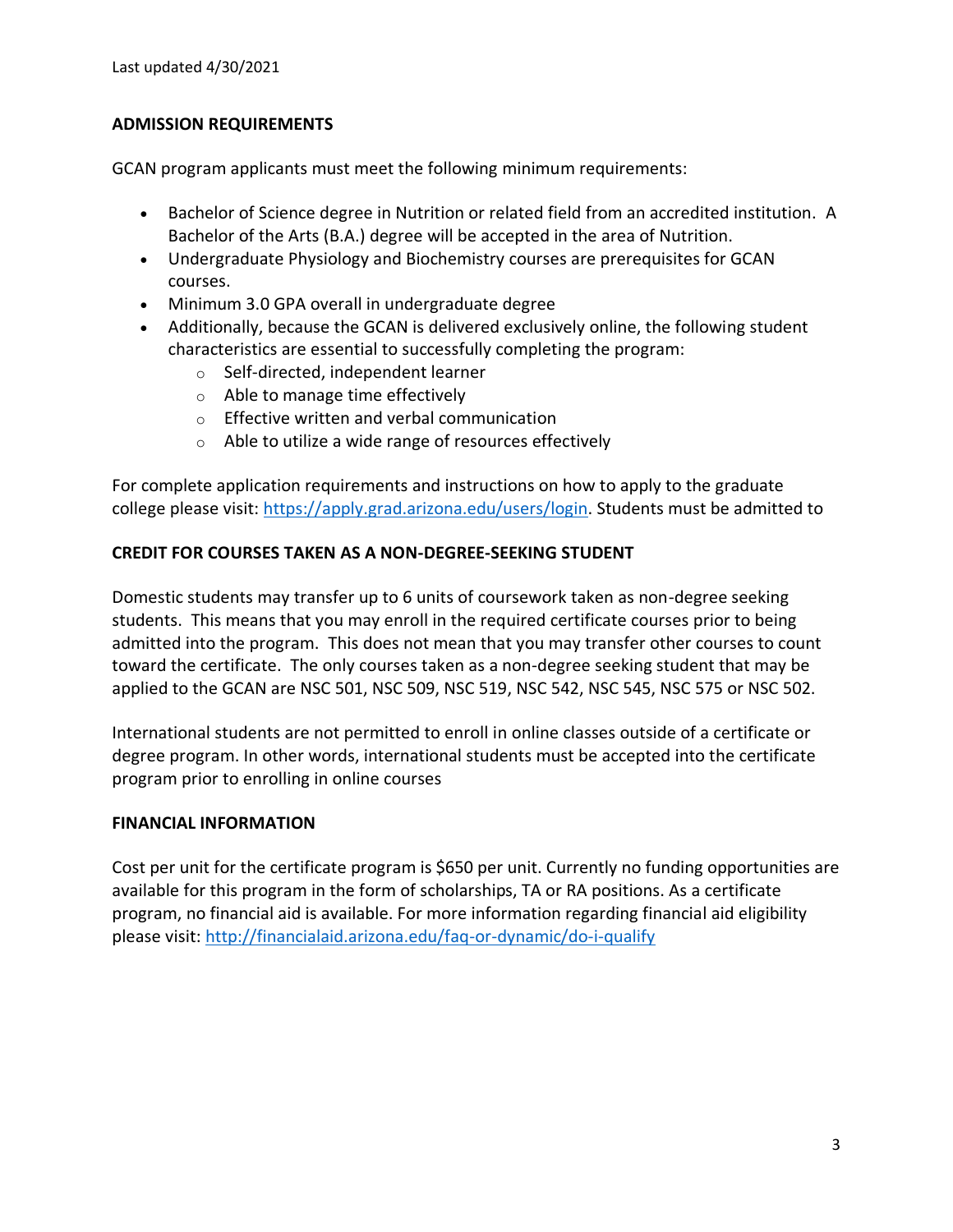#### **SEMESTER SCHEDULE & COMPLETION TIMELINE**

Summer 2021: 6 credits NSC 509 Advanced Nutrition Metabolism & Disease NSC 519 Advanced Applied Nutritional Sciences

Fall 2021: 2-8 credits NSC 501 Statistics for Applied Nutritional Sciences I NSC 502 Statistics for Applied Nutritional Sciences II NSC 545 Assessment and Regulation of Human Body Composition (or NSC 575 Spring)

Spring 2022: 3-6 credits

NSC 575 Nutrigenomics for the Study of Disease Prevention & Intervention (or NSC 545 Fall) NSC 610 Nutrition & Disease OR NSC 542 Advanced Medical Nutrition Therapy

#### **COURSE REQUIREMENTS AND DESCRIPTIONS**

All courses will be fully distributed through online course tool platforms and technology. Students accepted into the GCAN must complete the following courses:

*NSC 501 – Statistics for Applied Nutritional Sciences (1)* This course will introduce the concepts of research methods with a focus on the varied research conducted in nutritional sciences. Students will be guided through a comprehensive compendium of the elements of research design in order to understand the application of these elements to Applied Nutritional Science.

*NSC 502 – Statistics for Applied Nutritional Sciences II (1)* This course will introduce basic statistical concepts and applied statistical strategies that are essential for conducting and critiquing research in nutritional sciences and related fields. The course will be delivered online structured with video lectures, self-check practices, discussion forum, assignments and quizzes. The experiences within the course will provide students the necessary competencies to appropriately summarize data (descriptive statistics) and implement statistical tests (inferential statistics) based upon appreciation of research design and data characteristics.

*NSC 509 – Advanced Nutrition Metabolism and Disease (3)* This class will review the multi-facets of macronutrient metabolism and application to the prevention and development of common chronic diseases. The clinical applications of nutrient deficiencies and toxicities will also be reviewed. Metabolic alterations associated with obesity, metabolic syndrome, and other diseases will be discussed. The application of evidence-based guidelines and research for nutritional interventions will be discussed through weekly readings and assignments.

*NSC 519 – Advanced Applied Nutritional Sciences (3)* This course will advance understanding of research design, methods, and implementation, interpretation of research findings, and advances in nutrition science research for selected chronic diseases.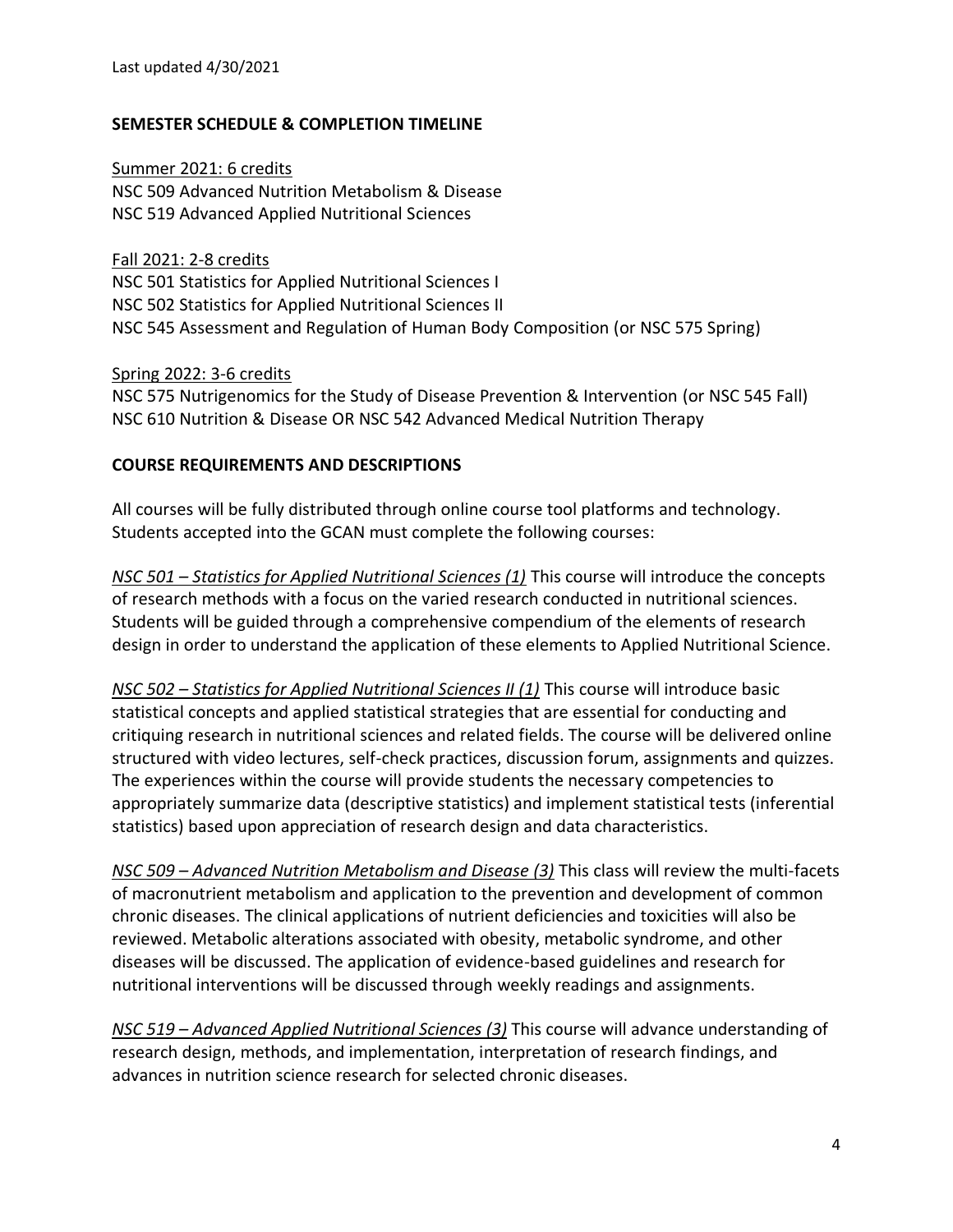*NSC 542 – Advanced Medical Nutrition Therapy (3)* This course focuses on the prevention and management of selected chronic disease and acute care conditions. An in-depth exploration of the selected topics and related research using an evidence-based approach will serve as the class foundation. The course will be completed with students presenting a discussion/review of an approved topic.

#### *OR*

*NSC 610 – Nutrition & Disease (3)* The overall goal of this class is to improve students' understanding of how diet influences health and chronic disease risk by examining the biochemical and physiological effects of specific dietary components and overall dietary patterns. This course will use current research materials and in-depth examples—or case studies—of how nutrition can impact diabetes, inflammatory diseases, cardiovascular disease, and cancer. By learning these prevalent examples, students will gain the ability to develop new areas of expertise in response to specific nutrition and disease challenges that they encounter in their careers and/or research. Review articles and primary research papers will be made available on D2L to supplement textbook material and provide examples of real-world applications for lecture content. This course will emphasize current research as it applies to material covered in class.

*NSC 545 – Assessment and Regulation of Human Body Composition (3)* This course covers advanced principles of body composition assessment and management. Methods of body composition assessment will be covered with a focus on aging, obesity, sarcopenia and bone health. The impact of physical activity and pharmacology will be reviewed.

#### *OR*

*NSC 575 – Nutrigenomics for the Study of Disease Prevention & Intervention (3)* Nutrigenomics is the application of genomics to human nutrition. This online course will explore relevant technologies, genetics & nutrition. Designed by researchers in colleges & centers of excellence, it will be continually updated with the latest information. Graduate-level requirements include Nutrigenomics/Organization of the genome; Advanced Models; Target validation; Mouse models; lab assignments; Advanced discussion board questions (4 total) are due after each unit.

#### **NETID AND EMAIL**

Your NetID is your personal identifier for a number of online services at the University of Arizona, including email and UITS computing accounts (CatMail, UAConnect), UAccess account, D2L (learning management system and university site-licensed software.

The UA NetID verifies identify when it is used for online services the University of Arizona provides. To set up your NetID, please visit:<https://netid.arizona.edu/>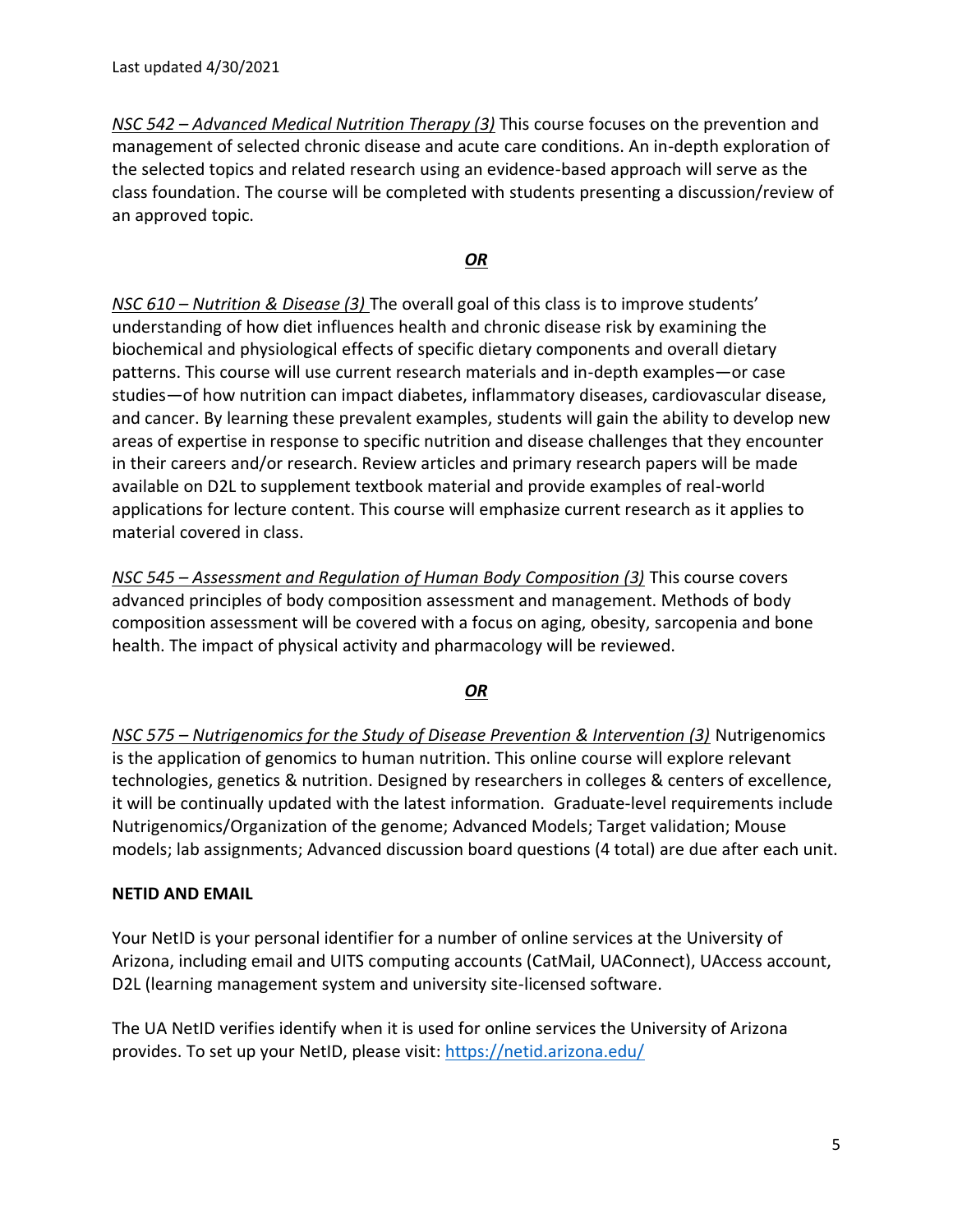Your CatMail account is created automatically when you select your NetID. The new email address with all have the format your **[NetID@email.arizona.edu](mailto:NetID@email.arizona.edu)**, and it is the official means of communication between the students and the university. It is required that you use your UA email for communication with your instructors. You will also receive notification of tuition bills, etc. via this email address. The email is provided by the Google G Suite for Education, which provides access to Google's full suite of applications. For more information, please visit: [it.arizona.edu/service/catmail-student-email](https://it.arizona.edu/service/catmail-student-email)

## **CATCARD**

The CatCard is the official University of Arizona Identification card. The card features a digitized photo, digitized signature, Contactless SmartChip, ISO number and magnetic stripe. It is up to you how you want to use your card.

As an online student, it is not required to obtain a CatCard, but there are many benefits, like using/showing your card to obtain student discounts. As an online student, you are able to obtain a CatCard, but first you will need to upload a photo. To learn more about this process, and to obtain your card, please visit:<https://myphoto.catcard.arizona.edu/index.aspx>

## **D2L (Desire2Learn) BRIGHTSPACE**

D2L provides instructors and students with an online space for traditional classroom courses, online classes, or hybrids. In D2L you will find:

- Course syllabi
- Readings
- Assignments
- Quizzes
- Grades
- List of classmates
- Online discussions
- And more….

D2L includes access to tools such as Adobe Connect, Panopto, VoiceThread and Examity. To access D2L, please visit:<https://d2l.arizona.edu/>. For assistance with D2L, please visit: <http://help.d2l.arizona.edu/student/student-home>

D2L requires that you submit files as Microsoft Office compatible (i.e. WORD) or as PDF files. Other file types (i.e. PAGES) will not be accepted. As a UA student, you are able to download Microsoft Office 365 for your use. For more information, please visit: <http://uabookstore.arizona.edu/technology/campuslicensing/default.asp>

Other software is available to students for free or a discounted fee. Please visit this site for more details:<https://softwarelicense.arizona.edu/students>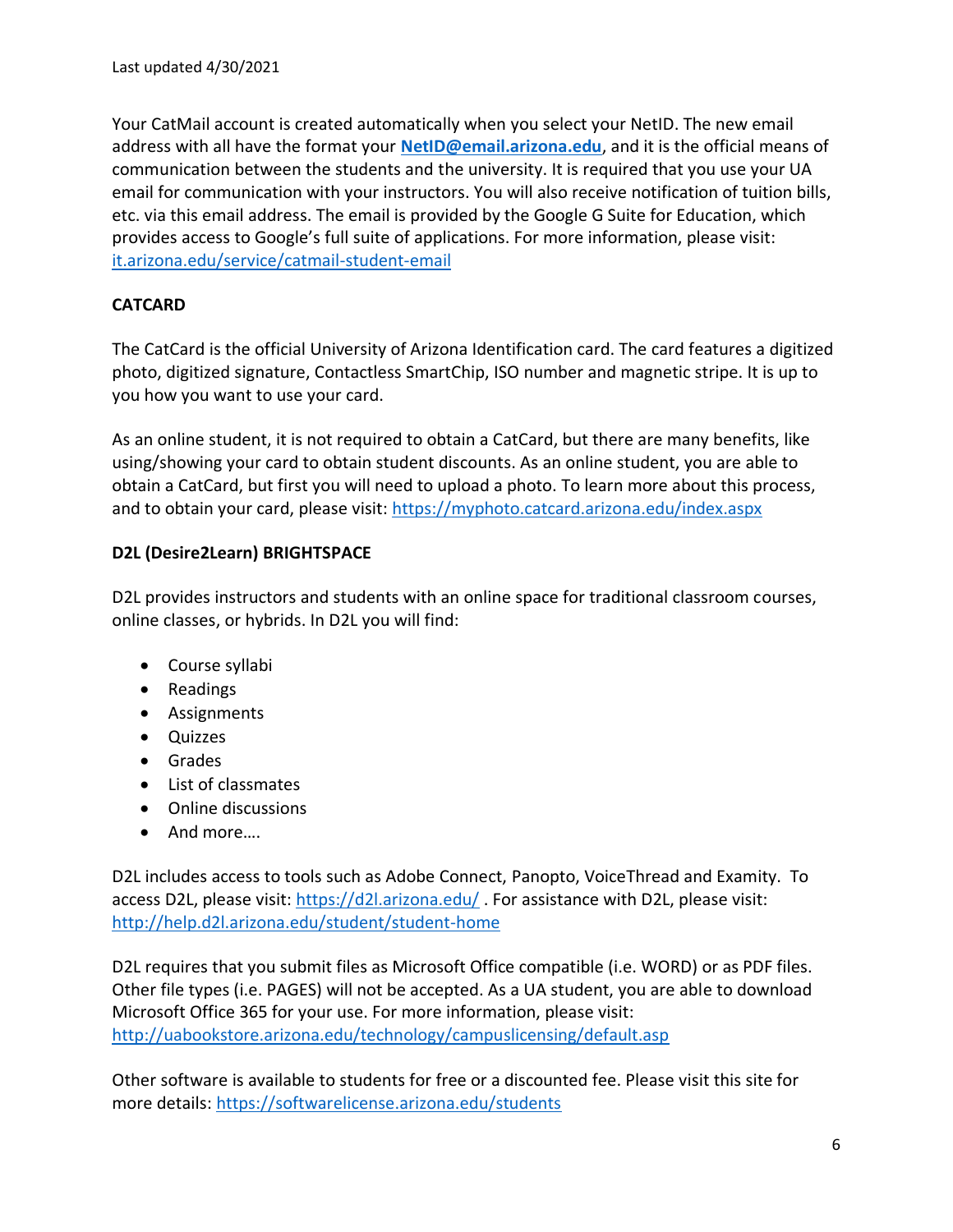#### **UNIVERSITY OF ARIZONA LIBRARIES**

The University of Arizona libraries provide resources, services and expertise to the University and the local community, the main library website can be found at <http://new.library.arizona.edu/>

There is a library resource page set up specifically for Applied Nutrition students, please access: <http://libguides.library.arizona.edu/gcpsm> for more information. This website has the contact information for the librarian for the College of Agriculture and Life Sciences, as well as links for information that is relevant to graduate students and to online students.

## **STUDENT SUPPORT AND RESOURCES**

The Graduate College has many resources available, for more information visit: <http://grad.arizona.edu/new-and-current-students>

The department of Academic Success & Achievement provides a service called SOS (Support, Opportunity, Success). SOS is for UA students who find themselves facing questions or issues and are unsure about where to go for answers. Whether you're brand-new to campus or have been around for a while, just reach out to SOS for round-the-clock support. Access their website to learn more about SOS, or to ask a question:<https://sos.arizona.edu/>

The Disability Resource Center (DRC) is focused on creating inclusive learning and working environments and facilities through all aspects of the University of Arizona. The access consultant for the Graduate College is Jayci Robb and she can be reached at:

[jacyir@email.arizona.edu.](mailto:jacyir@email.arizona.edu) For more information regarding the DRC, please visit their webpage: <https://drc.arizona.edu/>

The Graduate and Professional Student newsletter provides up to date information regarding funding opportunities, employment opportunities, trainings, social events and more. To register for the newsletter, please visit: [https://arizona.us17.list-](https://arizona.us17.list-manage.com/subscribe?u=af018f756d1ccbea4673d3677&id=4c8a27f1fd)

[manage.com/subscribe?u=af018f756d1ccbea4673d3677&id=4c8a27f1fd](https://arizona.us17.list-manage.com/subscribe?u=af018f756d1ccbea4673d3677&id=4c8a27f1fd) For events being held by the Graduate & Professional Student Council, please visit: <https://gpsc.arizona.edu/community-board>

# **CAMPUS HEALTH RESOURCES**

Arizona Online students can receive health care services from Campus Health, including mental health services. For more information, please visit [https://health.arizona.edu/arizona-online](https://health.arizona.edu/arizona-online-students)[students](https://health.arizona.edu/arizona-online-students)

#### **STUDENT RESPONSIBILITIES AND PROFESSIONAL CONDUCT**

Please visit the following link for more information regarding the Student Code of Conduct at the University of Arizona: [https://deanofstudents.arizona.edu/student-code-conduct-student](https://deanofstudents.arizona.edu/student-code-conduct-student-faqs)[faqs](https://deanofstudents.arizona.edu/student-code-conduct-student-faqs)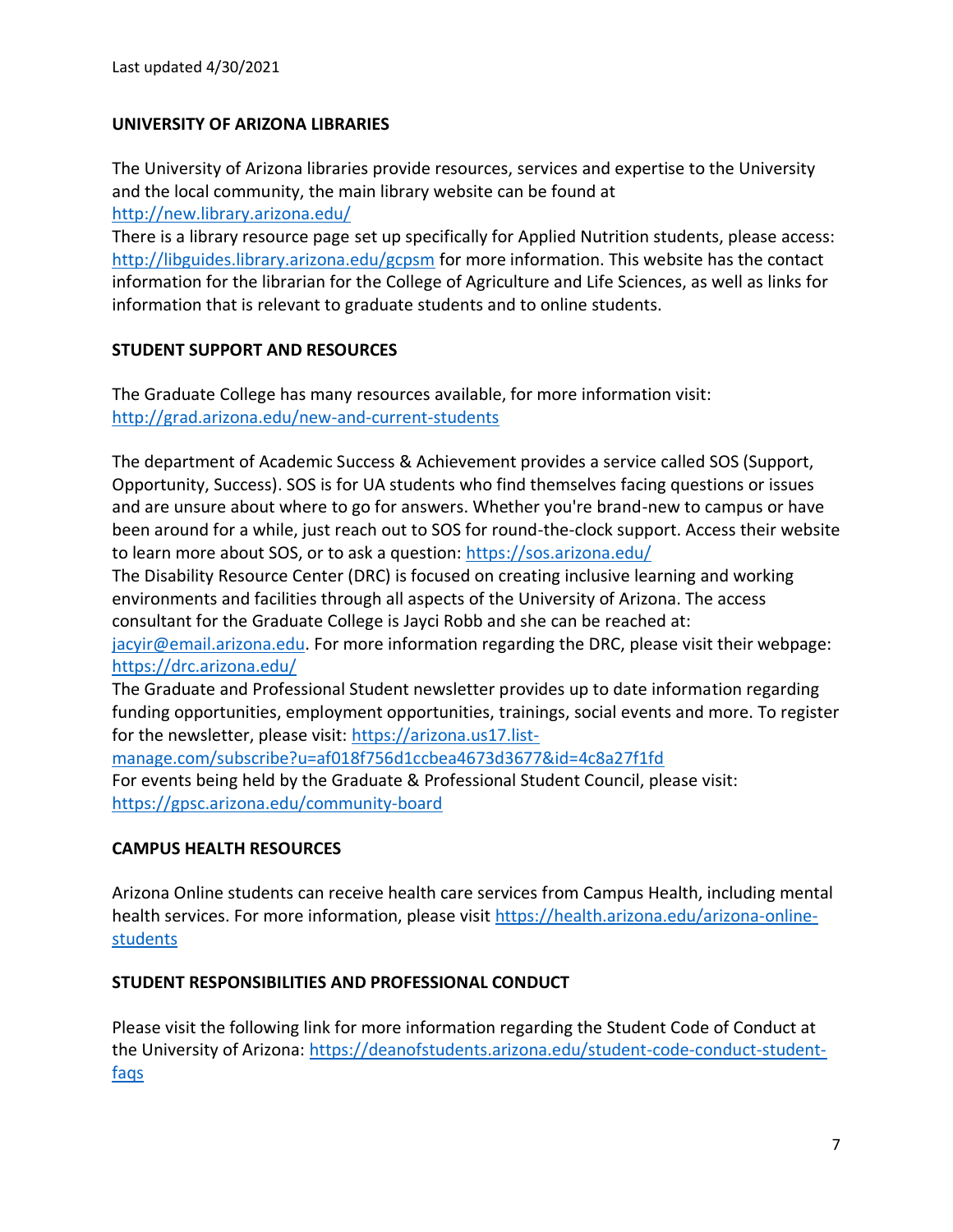#### **IMPORTANT LINKS**

- Graduate College access to Graduate College policies, contacts, information about resources, deadlines and other useful information: [http://grad.arizona.edu](http://grad.arizona.edu/)
- Resources for professional development and health and wellness please visit: <http://grad.arizona.edu/new-and-current-students>
- General Catalog provides comprehensive information related to all academic programs at the University of Arizona:<http://catalog.arizona.edu/>
- Academic Integrity please review the code of academic integrity: <https://deanofstudents.arizona.edu/policies-and-codes/code-academic-integrity>
- Responsible Conduct of Research:<http://www.orcr.arizona.edu/>

It is the Department of Nutritional Sciences policy that the student holds final responsibility for being aware of and responding to all Nutritional Sciences, Graduate College and University of Arizona polices, requirements, formats and deadlines as they pertain to progression towards and completion of their certificate program. If any questions persist following review of all policies, please contact your program coordinator for assistance and clarification.

## **STUDENT OUTCOMES**

- Define and describe evidence-based nutritional science research methods and apply appropriate research methods to clinical case studies and research scenarios
- Synthesize current scientific literature from various sources to product a review paper written in the style of a nutrition journal and produce a presentation appropriate for health professionals
- Demonstrate an understanding of the metabolism and genetic interactions of the macronutrients; including application to health and disease
- Identify risk factors associated with the development of chronic disease and describe dietary management strategies for the prevention and management of the most common chronic diseases
- Demonstrate the ability to critically review and evaluate the literature related to nutrition and topics covered in the certificate courses using methods established by the AND Evidence Analysis Library
- Demonstrate an understanding of the metabolic influences of select class topics regarding anthropometric, biochemical, clinical, and diagnostic parameters used for assessing systemic and nutrition health status
- Apply an evidence-based approach to examine medical nutrition therapy for the prevention and management of related class topics.
- Describe the fundamentals of data collection and measurement
- Identify appropriate statistical models and software for quantitative data analysis